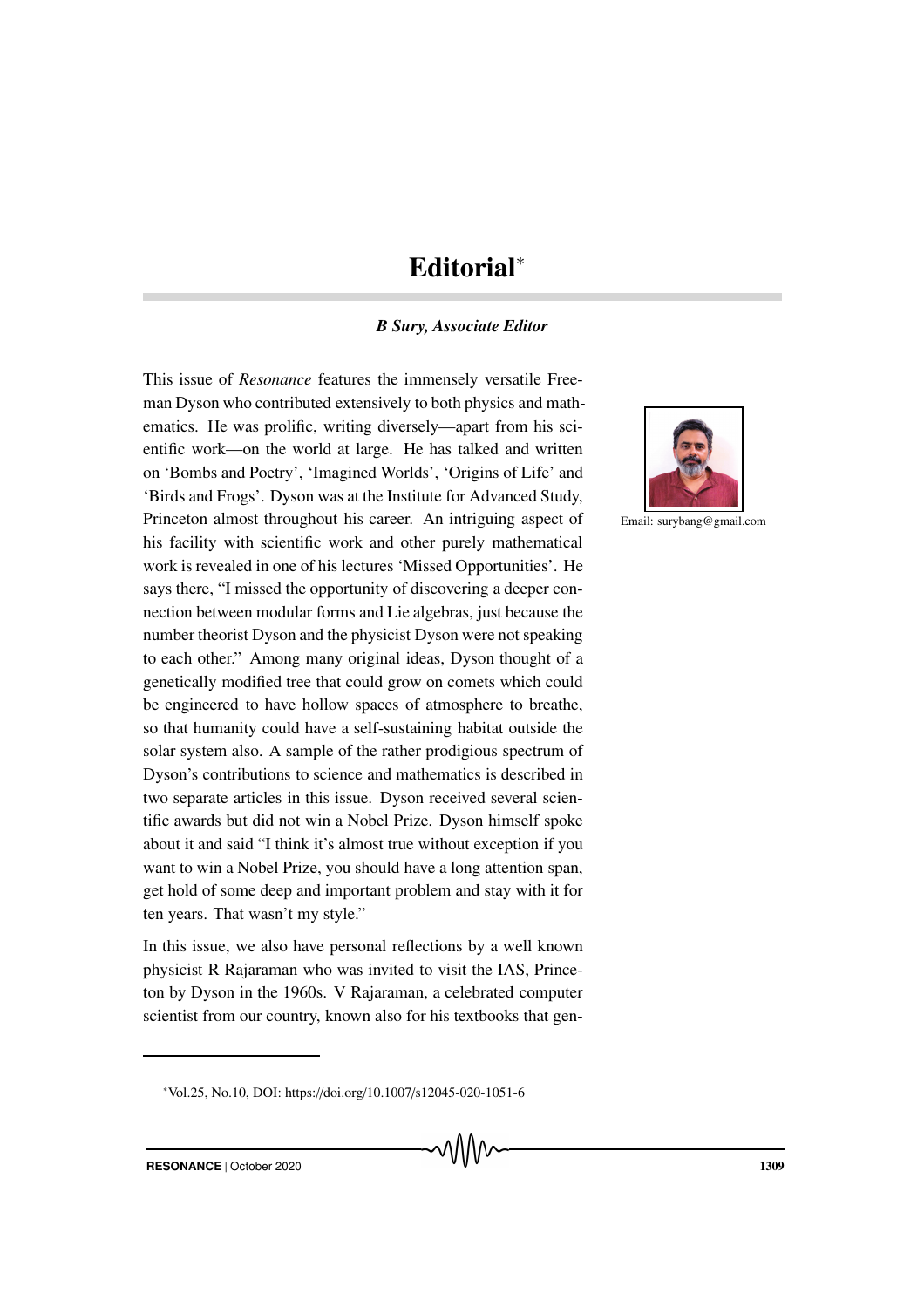## **EDITORIAL**

erations of students have learnt from, has recently written a book outlining ground-breaking inventions in information and communication technology. It has just been released and a review of it by N Sathyamurthy appears here. Shobha Bagai from the Cluster Innovation Centre at the University of Delhi has been actively engaging with high school and college students for several years; in this issue, she and a student have a beautiful narrative on tiling the plane using pentagons. *Resonance* encourages students also to write, and an article by Sharv Laad on prime numbers outline his own variation of a proof of infinitude. Yet another note by a student Gurbir Arora and his project supervisor Ramadevi studies mathematically the 'chiming' of a Schwarzschild blackhole disturbed from its initial stable state—it is known that black holes perturbed from their initial state return to a stable state by emitting waves in some characteristic frequencies. Vishakha Patel describes the Ziegler–Nichols tuning method for a PID controller used in the study of speed control of a DC motor. There is a fascinating discussion on 'Teaching Scientific Temper' which is specially relevant today when fake science 'news' without any evidence is ubiquitous. The author of this article Abhijeet Badrapurkar says, "When science students fail to confront falsehood with the courage and temperance of tentative but known truths, the teacher knows that something is amiss in their science education. Teaching scientific temper is teaching the values in science for personal-ethical and consequently social betterment. A scientifically tempered citizenry values truth over rhetoric in a culture capable of honoring ethical and aesthetic excellence."

Many readers of *Resonance* look forward to reading Raghavendra Gadagkar's captivating series article in each issue. The present episode talks about the landmark scientific study by Nick Davies and Michael Brooke of the fact known from ancient times that a cuckoo does not build a nest or raise its offspring but lays its eggs in the nests of birds from other species. As this series deals with designing experiments to study animal behavior, Gadagkar keeps up a compelling running commentary relating the present experiment with the general theme. At the end, he reflects on the